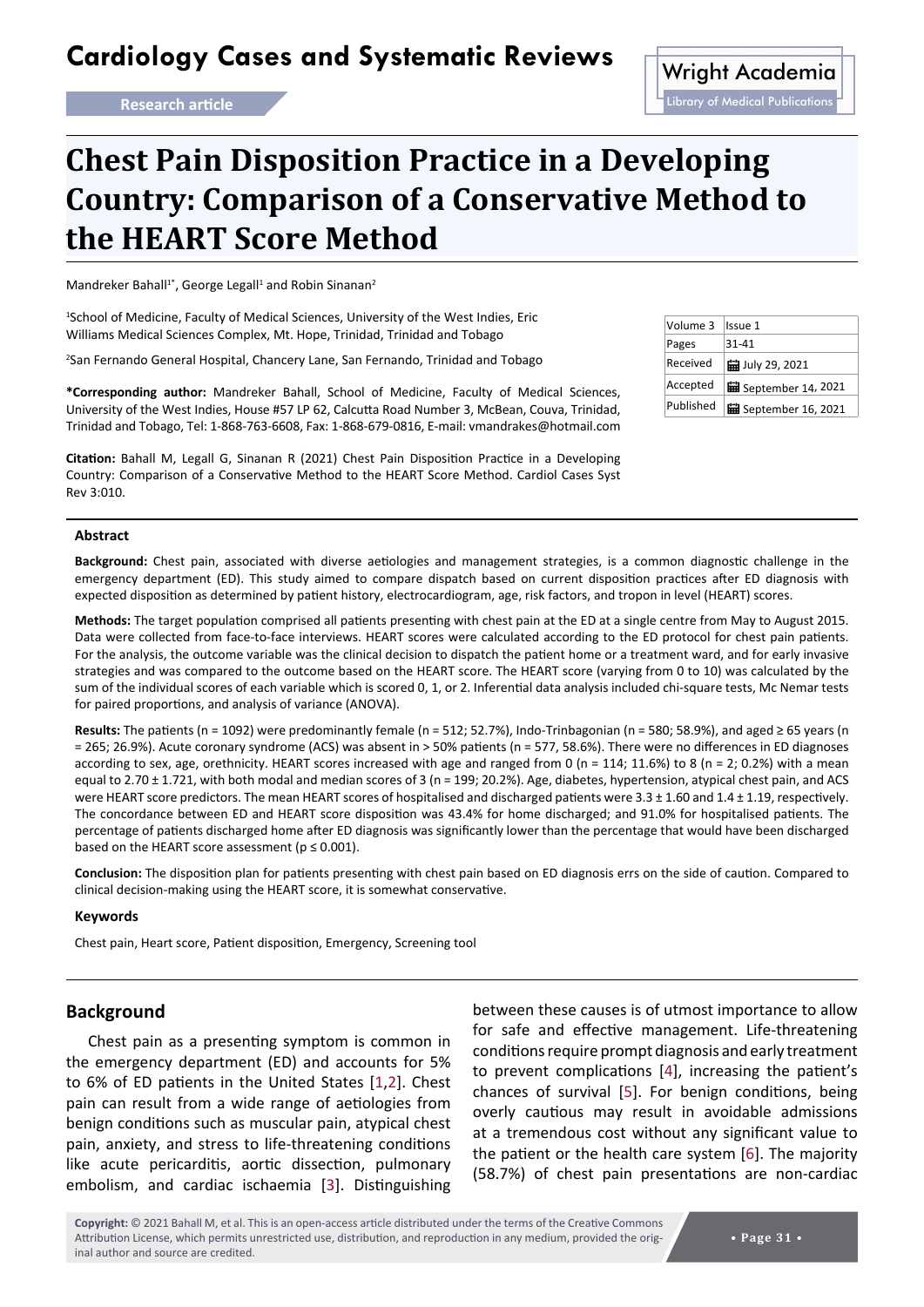in origin and are classified as 'anxiety', 'panic', or 'chest pain of unknown cause' [[7](#page-9-6)]. Patients with these conditions may be discharged home. To optimise outcomes and minimise costs, numerous clinical decision-making instruments have been researched for screening and treating chest pain in the ED. These tools can minimise the risk of incorrect or inappropriate diagnosis, delayed treatment, or even loss of life. In addition, the accompanying emotional and social problems associated with these risks can be reduced [[8](#page-9-7)] along with the legal and economic consequences [\[9](#page-9-8)].

Screening tools such as the Thrombolysis in Myocardial Infarction (TIMI) risk score [[10](#page-10-3)] and the History, Electrocardiogram (ECG), Age, Risk factors, and Tropon in level (HEART) score [[11](#page-10-2)] are used to assess the severity of chest pain [[12](#page-10-4)] and improve case management [[4](#page-9-0)]. The HEART score helps to stratify patients into low, intermediate, or high-risk categories and is designed to assess patients suspected of cardiac chest pain during the emergency. Scores such as the TIMI stratify the risk for heart events in patients with high-risk for or currently active acute coronary syndrome (ACS) to decide intervention strategies (surgical or otherwise). The aim of this study was to evaluate and compare the actual patient discharge dispositions (admission or discharge) from the ED of a tertiary health care institute in a resource-limited country with retrospectively determined disposition recommendations based on the HEART score.

## **Patients and Methods**

The target population in this retrospective study included all patients with chest pain who reported to the ED of the largest public tertiary health care institute in Trinidad, the San Fernando General Hospital, which serves about 600,000 patients [\[13](#page-10-5)]. The hospital provides free, convenient, 24-hour service and is open to everyone, resulting in most island residents and visitors seeking medical care at this institution. Some patients, however, choose to attend private health institutions for treatment.

The sample comprised of patients presenting to the ED with chest pain from 2 May 2015 to 26 August 2015 (117 days). There was no reason to believe that patients admitted prior to 2 May differed significantly from those included in the study sample. Patients with chest pain were identified between 8 and 9 am each day except on weekends and public holidays. Weekend and public holiday patients' records were reviewed on the following day. Patient names were cross-referenced with those on a computerised medical records system (Selma, CNS a.s., Czech Republic), and the patient medical record cards from the ED filing room. The sample consisted of patients who were at least 18 years old with useable

records, as well as a diagnosis of documented chest pain as assessed by the ED physician. Prior to data collection, all participating staff members, including nurses, doctors, and clerks were trained according to the study protocol.

Data were collected from the medical record cards using a pilot-tested questionnaire. The pilot allowed for changes, thereby preventing ambiguity in or irrelevance of the questions. The relevant questions included sections on the patient socio-demographics (age, sex, ethnicity, marital status), presenting symptoms, medical history, results of laboratory and radiographic investigations (blood counts, ECG, chest X-ray, computed tomography [CT], and echocardiography), ED diagnosis, treatment, discharge, and referrals. Some patients were assessed as having atypical chest pain. Atypical chest pain is defined as chest pain not classical of angina but presenting as chest burning, sharp, and can also occur from a number of non-cardiac factors.

Of the two categories of ED patients (admitted or discharged), discharged patients can be DAMA (discharged against medical advice) or discharged by the attending physician. Data were entered in SPSS, Version 19.0 (IBM Corp., Armonk, NY), through which further analysis was undertaken using SPSS, Version 23.0 (IBM Corp., Armonk, NY) [\[14](#page-10-0)].

The HEART scores were calculated by the procedure described by Six, et al. [\[15\]](#page-10-1) for patients with chest pain in the emergency room. The HEART score is based on five factors: H (heart), E (ECG), A (age), R (risk factors), and T (trop on in levels). Each factor was scored 0, 1, or 2 points, depending on the severity and extent of abnormality [\[15](#page-10-1)]. The actual number of patients dispatched home or to a medical ward for further treatment was compared to the number that would have been dispatched using the HEART score criteria where: 0-3 points holds a low risk of 2.5% for an endpoint and supports an immediate discharge, a HEART score of 4-6 points, moderate risk of 20.3%, implies admission for clinical observation/ evaluation and a HEART score ≥ 7 points, with a high risk of 72.7%, supports early invasive strategies [[11](#page-10-2)].Cohen's kappa was used to compare the level of agreement between the ED disposition and disposition determined using the HEART score in retrospect. See (Table 1) for interpretation of kappa scores.

Prior to the use of Analysis of variance (ANOVA), HEART scores were computed as proportions (out of 10) and the Arcsine transformation was used to convert the corresponding data in order to satisfy one of three necessary and sufficient requirements for using this ANOVA to compare means; namely, that they have a Normal distribution with finite mean and finite variance  $N(\mu, \sigma^2)$ . Heart scores are integers and hence are not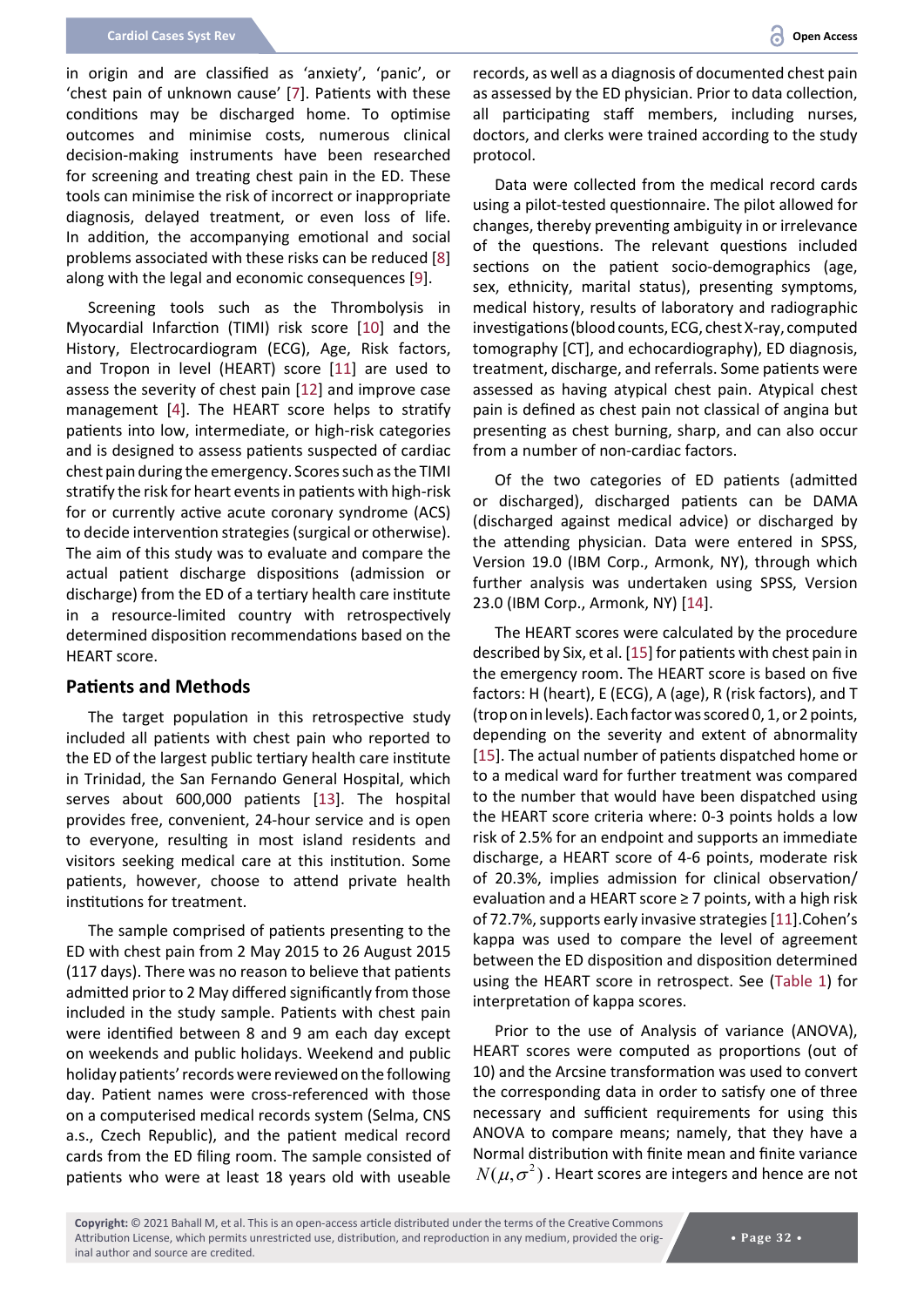| Kappa         | Interpretation           |
|---------------|--------------------------|
| < 0           | Poor agreement           |
| $0.0 - 0.20$  | Slight agreement         |
| $0.21 - 0.40$ | Fair agreement           |
| $0.41 - 0.60$ | Moderate agreement       |
| $0.61 - 0.80$ | Substantial agreement    |
| $0.81 - 1.00$ | Almost perfect agreement |

continuous; and do not have a Normal distribution; hence they could not be used for ANOVA. There was no reason to believe that the other two conditions; namely, that the HEART score were independent and identically distributed were both satisfied.

Data are described with frequency and percentage distribution tables, graphs, and selected summary statistics. The inferential methods included chi-square hypothesis testing and analysis of variance (ANOVA) with 95% confidence intervals (CIs).

The collected data was kept confidential, and only the researchers, statistician, and research assistants were granted access. The Clinical Governance and Ethics Committee of the South-West Regional Health Authority granted ethical approval on 28 April 2015, operating from San Fernando, Trinidad and Tobago. Since the data from the medical records was de-identified, the ethics committee did not require informed consent from each patient.

#### **Results**

#### **Socio-demographics**

During the study period (2 May 2015 to 26 August 2015 [117 days]), a total of 11,941 patients visited

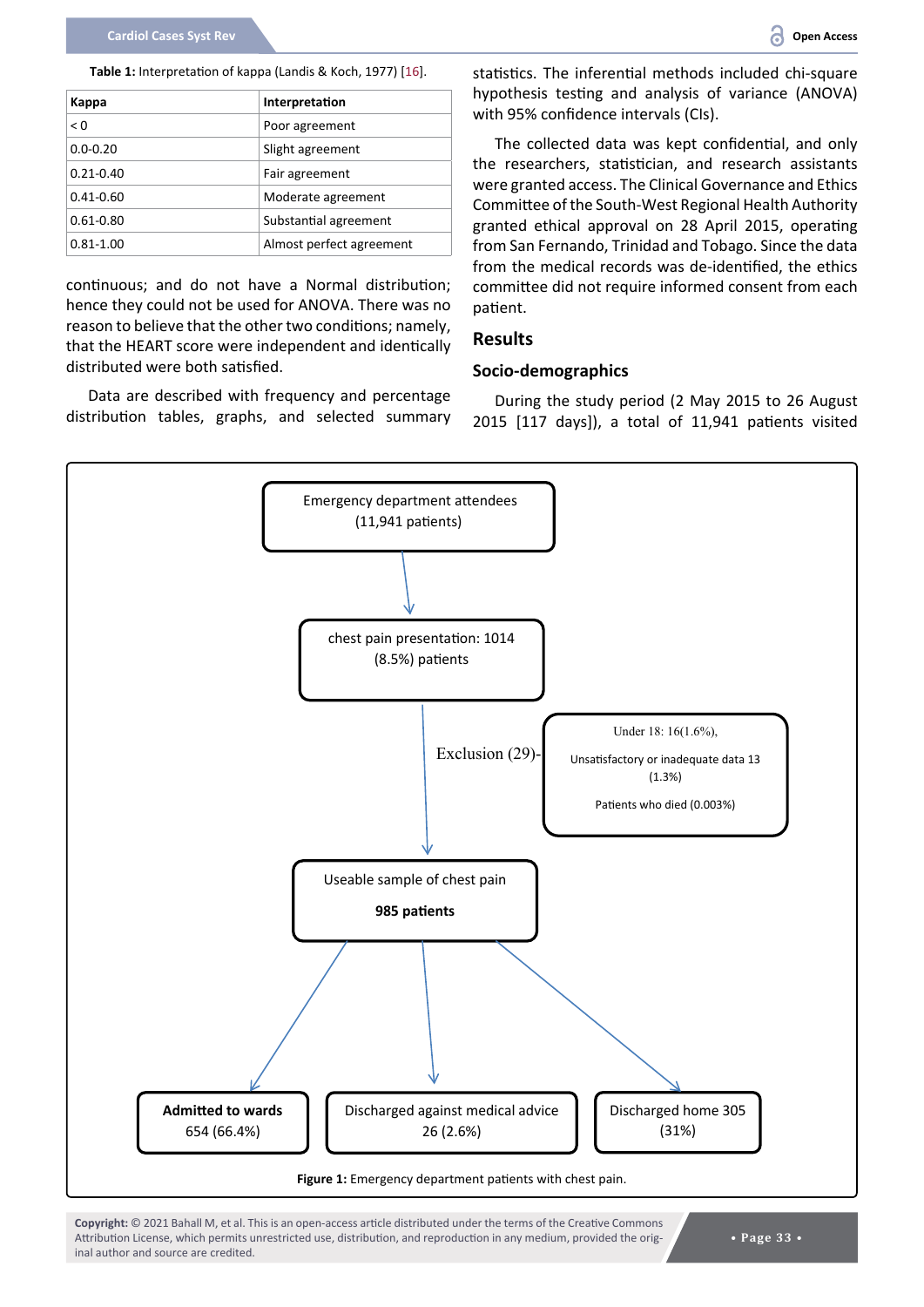the ED. Of these, the records of 1014 (8.5%) patients who presented with chest pain were reviewed. Of these, 29 were excluded: Sixteen (1.6%) were under 18 years of age and thirteen (1.3%) had inadequate or unsatisfactory data (Figure 1).

A total of 985 records were useable and formed the basis of all the findings reported hereafter. The majority of patients were female (n = 512; 52.7%),  $\geq$  65 years of age (n = 265; 26.9%), and of Indo-Trinbagonian descent (n = 580; 58.9%) (Table 2).

Additional presenting symptoms in the sample group ranged from atypical chest pain (0.9%) to shortness of

**Table 2:** Distribution of selected demographic variables.

| Variable          | N   | %    |
|-------------------|-----|------|
| Sex               |     |      |
| Male              | 470 | 47.7 |
| Female            | 512 | 52   |
| Unknown           | 3   | 0.3  |
| Age, years        |     |      |
| 18-24             | 55  | 5.6  |
| 25-34             | 119 | 12.1 |
| 35-44             | 119 | 12.1 |
| 45-54             | 214 | 21.7 |
| 55-64             | 213 | 21.6 |
| $65+$             | 265 | 26.9 |
| <b>Ethnicity</b>  |     |      |
| Afro-Trinbagonian | 247 | 25.1 |
| Indo-Trinbagonian | 580 | 58.9 |
| Mixed             | 58  | 5.9  |
| Other             | 33  | 3.4  |
| Unknown           | 67  | 6.8  |

**Table 3:** Additional presenting symptoms in the sample group.

| <b>Presenting symptoms</b> | N   | %    |
|----------------------------|-----|------|
| Shortness of breath        | 450 | 45.4 |
| Wheezing                   | 29  | 20.9 |
| Nausea                     | 181 | 19.1 |
| Palpitations               | 169 | 17.1 |
| Light headedness           | 120 | 12.1 |
| Sweating                   | 111 | 11.2 |
| Vomiting                   | 105 | 10.6 |
| Cough                      | 94  | 9.5  |
| Classical chest pain       | 91  | 9.2  |
| Fever                      | 58  | 5.9  |
| Syncope                    | 19  | 1.9  |
| Pleuritic pain             | 18  | 1.8  |
| Atypical chest pain        | 9   | 0.9  |

breath (n = 450, 45.4%) (Table 3). Symptoms showing a frequency of < 1% included anxiety, near fainting, and fatigue.

## **Emergency department diagnosis/dispatch/ cardiovascular risk distribution**

In the ED, following initial triage of chest pain, patients were reviewed by the emergency physician with the supervision of a registrar. The diagnosis was made by the attending physician or in unclear cases by a senior doctor. The diagnosis was made based mainly on medical history, physical examination, and relevant investigations such as ECG and troponin blood tests within the initial presentation to the ED. More than half (n = 577, 58.6%) of the patients did not have ACS, 5.7% (n = 56) were diagnosed with acute myocardial infarction (AMI), and 2.0% (n = 20) had ST-segment elevation myocardial infarction (Figure 2). Chi-square analysis showed that ED diagnoses were independent of sex, age group, and ethnicity.

Of the patients presenting with chest pain, 2.6% were DAMA and 31% were discharged home (Figure 3). Admission to non-medical wards was due to inadequate bed availability in the medical wards. Patients who were hospitalised (66.4%) were older than those who were discharged by physician and those who were DAMA. The mean ages of patients who were DAMA, those discharged home, and those who were hospitalised were 50.0 (± 16.73) years, 41.6 (± 15.38) years, and 58.4 (± 14.5) years, respectively. In addition, with respect to disposition, disposition (admission, or discharge) were associated with sex (chi-square = 4.084, degrees of freedom [df] = 1, p = 0.025), age (chi-square = 219.497,  $df = 5$ ,  $p = \leq 0.001$ , and ethnicity (chi-square = 35.768, df = 52,  $p = \leq 0.001$ ). Specifically, the percentage of males warded (71.7%) was significantly higher than the percentage of females (65.5%). A significantly larger proportion of Indo-Trinbagonians (75.1%) than Afro-Trinbagonians (56.2%) or patients of mixed ethnicity (55.2%) were hospitalised. Finally, the probability of being hospitalised increased with age among patients ≥ 40 years (Figure 4).

The characteristics of the patients were different for each type of disposition. Hospitalised patients were distributed equally between males and females but were predominantly Indo-Trinbagonians (65.6%) and over 50 years of age (75.8%). The hospitalised patients showed no significant difference between the mean age of male and female patients ( $p = 0.607$ ) or among the three ethnic groups ( $p = 0.080$ ). Of the 305 patients who were discharged by physician after diagnosis in the ED, the majority were female ( $n = 175$ ; 57.4%) and predominantly Indo-Trinbagonian (n = 142; 46.6%). However, there was no difference between the mean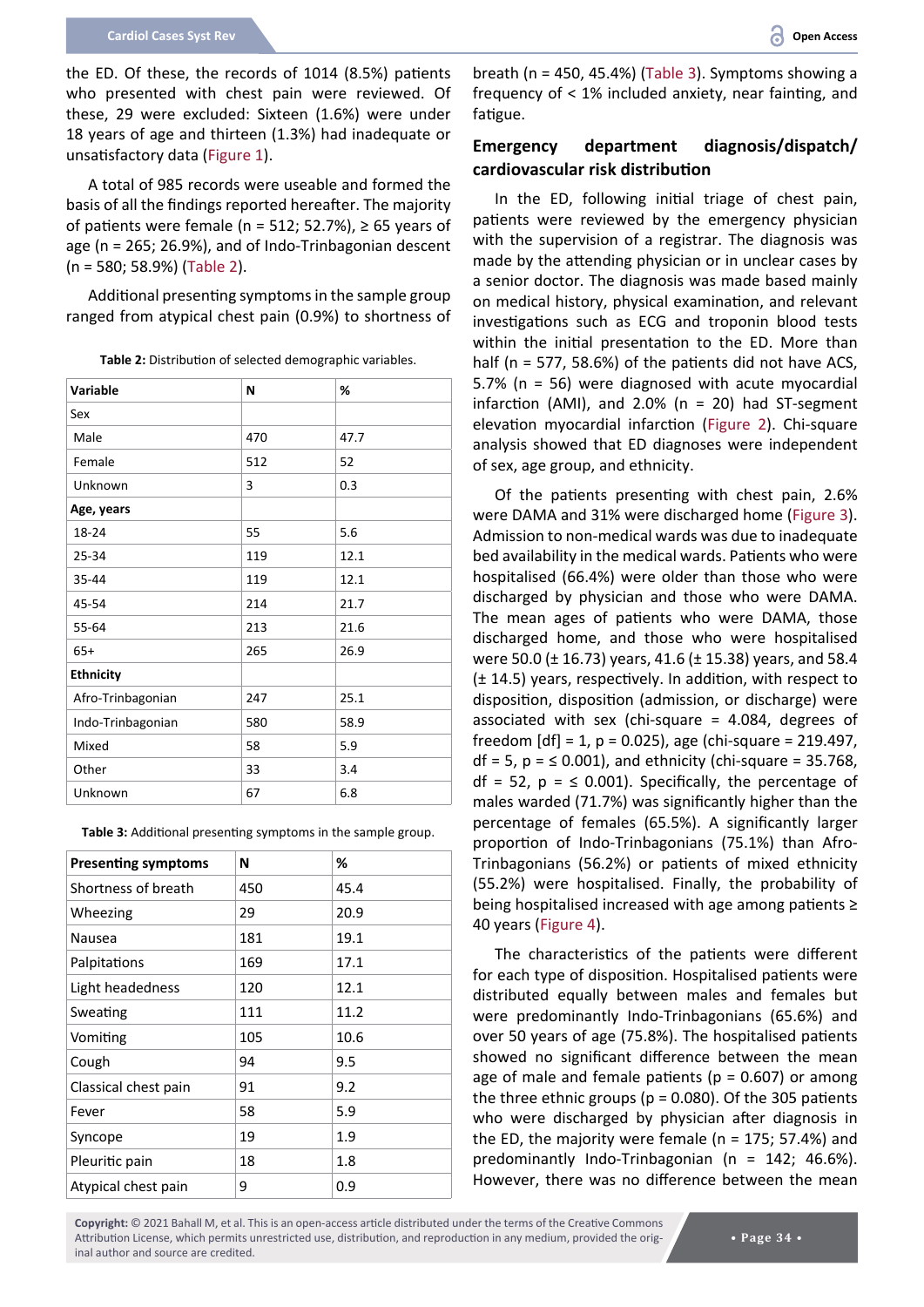

**Figure 2:** Emergency department (ED) diagnosis (N = 985).

**Abbreviations:** ACS: Acute Coronary Syndrome; ER: Emergency Room; STEMI: ST-Segment Elevation Myocardial Infarction; NSTEMI: Non-ST-Segment Elevation Myocardial Infarction



#### **Table 4:** Distribution of the number of HEART SCORE risk factors according to emergency room disposition.

|                       |            | Risk factors: n (%) |         |  |  |
|-----------------------|------------|---------------------|---------|--|--|
| <b>ER</b> disposition | 0          | $1 - 3$             | > 3     |  |  |
| DAMA $(n = 26)$       | 11 (42.2)  | 14 (53.8)           | 1(3.8)  |  |  |
| Disch ( $n = 305$ )   | 173 (51.7) | 128 (42.2)          | 2(0.7)  |  |  |
| Adm ( $n = 654$ )     | 152 (23.4) | 474 (72.9)          | 24(3.7) |  |  |
| Overall ( $n = 985$ ) | 336 (34.3) | 616 (62.9)          | 27(2.8) |  |  |

**Abbreviations:** DAMA: Discharged Against Medical Advice; ER: Emergency Room; Disch: Discharge by Physician; Adm: Admission

age of male and female patients ( $p = 0.769$ ) or among the three ethnic groups ( $p = 0.949$ ).

More than half the patients who were DAMA (14/26, 53.8%; 95% CI [33.4, 73.4]) had 1 to 3 risk factors, 51.7% (95% CI [50.9, 62.4]) of the patients discharged by physicians had no risk factors, and 72.9% (95% CI [68.9, 75.9]) of the hospitalized patients had 1 to 3 risk factors (Table 4). Overall, only 2.8% (27/985, 95% CI [1.8, 4.0]) of patients had more than three risk factors (such as diabetes mellitus, hypertension, hyperlipidaemia, smoking, sedentary lifestyle, family history of ischemic heart disease (IHD), apolipo protein (apo)-A/apo-B, stress/depression (Table 4).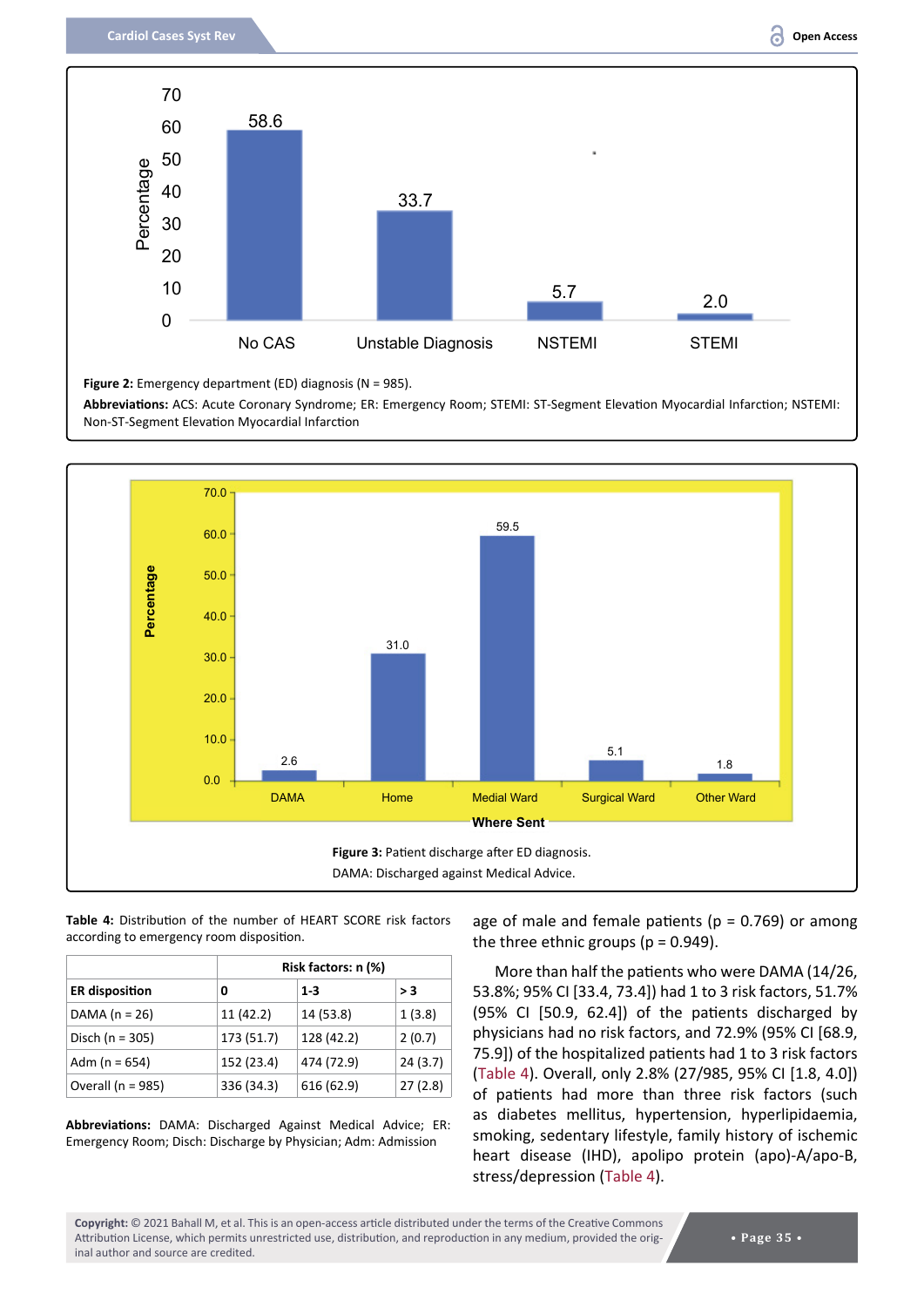

**Table 5:** Selected patients' medical and lifestyle history according to emergency room disposition.

|                                 |                                   |           | Location: $n$ $%$ |            |              |
|---------------------------------|-----------------------------------|-----------|-------------------|------------|--------------|
| Variable                        | Discharged against medical advice | Home      | Ward              | Total      | p-value      |
| Current smoker                  | 3(2.3)                            | 44 (14.4) | 82 (63.6)         | 129 (13.1) | 0.702        |
| Diabetes mellitus               | 9(34.6)                           | 43 (14.1) | 276 (42.2)        | 328 (33.3) | $\leq 0.001$ |
| Hypertension                    | 7(26.9)                           | 67 (22.0) | 364 (55.7)        | 438 (44.5) | $\leq 0.001$ |
| Abdominal obesity               | 0(0.0)                            | 3(1.0)    | 3(0.5)            | 6(0.6)     | 0.574        |
| Stressful life                  | 0(0.0)                            | 0(0.0)    | 2(0.3)            | 2(0.2)     | 0.602        |
| Alcohol                         | 2(7.7)                            | 28(9.2)   | 46 (7.0)          | 76 (7.7)   | 0.502        |
| Family history of heart disease | 0(0.0)                            | 3(1.0)    | 1(0.2)            | 4(0.4)     | 0.975        |
| Hypercholesterolaemia           | 0(0.0)                            | 0(0.0)    | 9(1.4)            | 9(0.9)     | 0.101        |
| Ischaemic heart disease         | 4(15.4)                           | 17(5.6)   | 227 (34.7)        | 248 (25.2) | $\leq 0.001$ |
| Previous heart attack           | 2(7.7)                            | 2(0.7)    | 59 (9.0)          | 63 (6.4)   | $\leq 0.001$ |

\*Does not add to total due to multiple factors

**Table 6:** Relative risk (RR) of being hospitalised after emergency department diagnosis as per the selected health condition.

|                                           |           | 95% CI for RR |              |  |  |
|-------------------------------------------|-----------|---------------|--------------|--|--|
| Variable                                  | <b>RR</b> | Lower         | <b>Upper</b> |  |  |
| Smoking                                   | 0.912     | 0.712         | 1.167        |  |  |
| <b>Diabetes</b>                           | 2.683     | 2.509         | 3.496        |  |  |
| Hypertension                              | 2.786     | 2.223         | 3.492        |  |  |
| Abdominal obesity                         | 0.671     | 0.3           | 1.5          |  |  |
| Alcoholism                                | 0.826     | 0.617         | 1.106        |  |  |
| Family history of ischaemic heart disease | 0.446     | 0.252         | 0.791        |  |  |
| Ischaemic heart disease                   | 4.974     | 3.275         | 7.554        |  |  |
| Previous heart attack                     | 5.992     | 2.158         | 14.493       |  |  |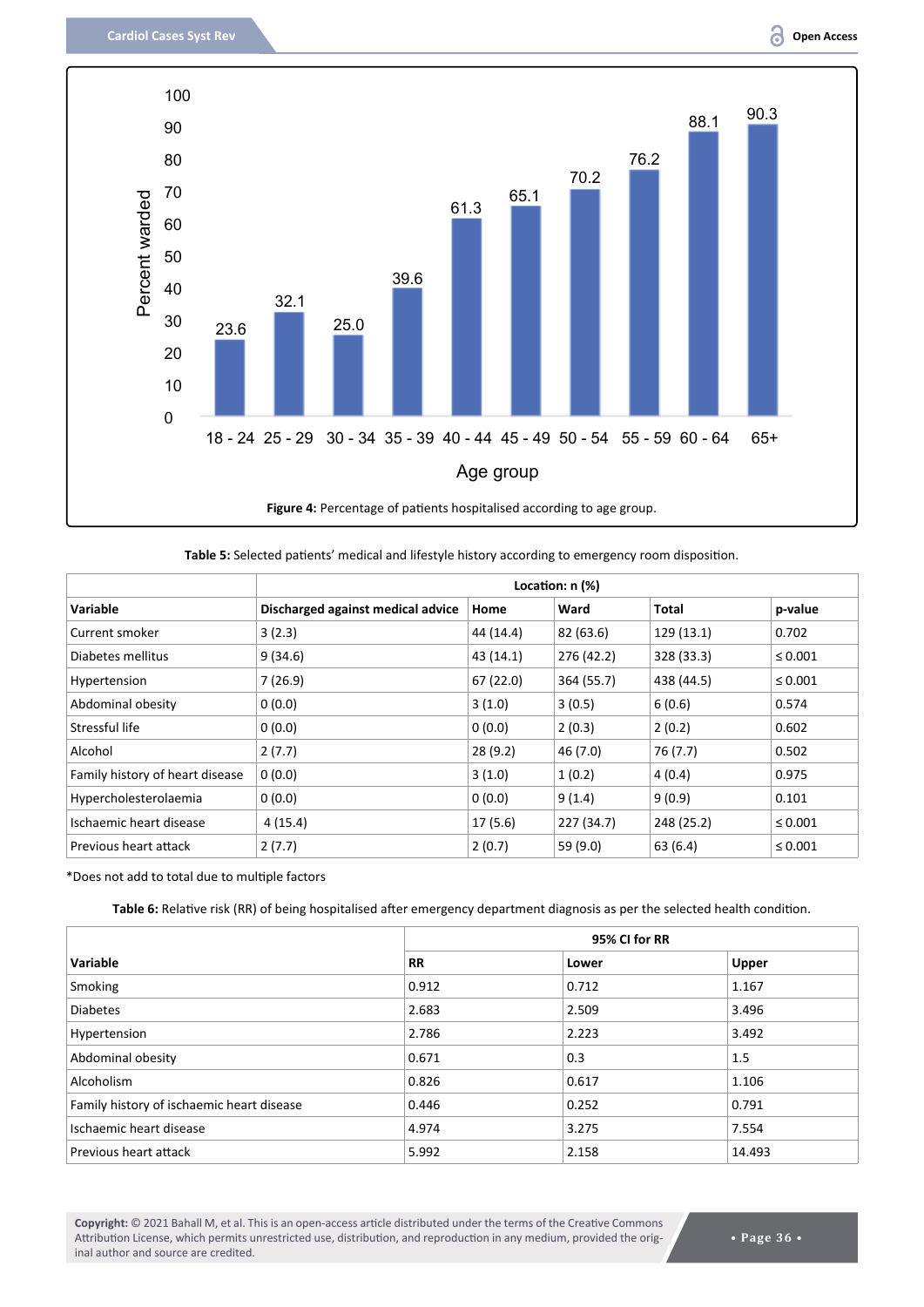Overall, the majority of patients presenting with chest pain had hypertension (44.5%) or diabetes mellitus (33.3%) (Table 5). However, the prevalence of cardiovascular (CV) risk in each category was markedly different. Among the hospitalised patients, the proportion of patients with hypertension and diabetes mellitus accounted for 83.1% and 84.1% of the total, respectively, while in patients discharged to home, these CV risks accounted for just over 10% of patients with chest pain (Table 5). Diabetes, hypertension, IHD, and a history of previous heart attack ( $p \le 0.001$ ) were the only associated risk factors with ED patient disposition. Specifically, patients with at least one of these CV risks were more likely to be hospitalised after diagnosis in the ED than patients with other health conditions (Table 5). A comparison of the relative risk (RR) of being hospitalised or not with 95% CI is shown in Table 6 for selected variables. A history of heart attack, IHD, hypertension, or diabetes mellitus carried the highest RR of being hospitalised (Table 6).

#### **HEART score status and associated factors**

The minimum HEART score was 0 (n = 114; 11.6%), maximum was 8 ( $n = 2$ ; 0.2%), modal and median scores were both 3 (n = 199; 20.2%), and mean was 2.70 ( $\pm$ 1.721). Patients who were hospitalised had higher mean scores than patients who were discharged home and DAMA. (Table 7) shows the mean (± standard deviation [SD]) and the corresponding 95% CIs for the HEART

scores according to ED disposition. The ANOVA showed that ethnicity ( $p = 0.235$ ) and history of a previous heart attack ( $p = 0.168$ ) were not significantly associated with the mean HEART score (Table 8).

#### **Multivariable linear regression**

A plot of the mean HEART score versus age showed that a quadratic function may be a good fit for the functional relationship between these two variables (Figure 5). It was clear, however, that the true functional relationship was better represented by a multivariable relationship, preferably linear, for easy interpretation.

Subsequent multivariable linear regression analysis showed that age ( $p \le 0.001$ ), sex ( $p = 0.007$ ), diabetes ( $p \le 0.001$ ), hypertension ( $p \le 0.001$ ), IHD ( $p \le 0.001$ ), atypical chest pain (p = 0.035), and the ACS type (p  $\leq$ 0.001) were predictors of the HEART score (Table 9). The lack of fit did not appear to be substantial ( $R^2$  = 0.620, adjusted  $R^2$  = 0.618).

## **Emergency department disposition and HEART score disposition: Cohen's kappa**

The concordance and discordance between ED disposition and HEART score disposition are shown in Table 10. Both methods showed agreement with respect to the disposition of 586 (61.1%) patients, divided between those discharged home ( $n = 285$ ) and those admitted or warded ( $n = 301$ ). The discordance was high

|  | Table 7: HEART score descriptive and inferential statistics by emergency room (ER) disposition. |  |
|--|-------------------------------------------------------------------------------------------------|--|
|  |                                                                                                 |  |

| Estimator   | <b>ER Disposition</b> |                  |                                   |  |
|-------------|-----------------------|------------------|-----------------------------------|--|
|             | Home                  | Ward             | Discharged against medical advice |  |
|             | $(n = 305)$           | $(n = 654)$      | $(n = 26)$                        |  |
| Mean (± SD) | $1.4 (\pm 1.19)$      | $3.3 (\pm 1.60)$ | $2.4 (\pm 1.8)$                   |  |
| 95% CI      | (1.29, 1.55)          | (3.19, 3.43)     | (1.71, 3.14)                      |  |

| <b>Source</b>         | <b>SS</b> | df  | <b>MS</b> | F      | p-value      |
|-----------------------|-----------|-----|-----------|--------|--------------|
| Sex                   | 0.048     | 1   | 0.048     | 3.824  | 0.051        |
| Ethnicity             | 0.034     | 2   | 0.017     | 1.354  | 0.259        |
| Atypical chest pain   | 0.051     | 1   | 0.051     | 4.013  | 0.045        |
| ACS type              | 0.877     | 3   | 0.29      | 23.169 | $\leq 0.001$ |
| Diabetes mellitus     | 0.434     | 1   | 0.434     | 34.407 | $\leq 0.001$ |
| Hypertension          | 0.446     | 1   | 0.446     | 35.326 | $\leq 0.001$ |
| <b>IHD</b>            | 0.971     | 1   | 0.971     | 76.988 | $\leq 0.001$ |
| Previous heart attack | 0.022     | 1   | 0.022     | 1.728  | 0.189        |
| Age group             | 3.092     | 5   | 0.618     | 49.024 | $\leq 0.001$ |
| Error                 | 10.95     | 868 | 1.08      |        |              |
| Total                 | 29.314    | 884 |           |        |              |

**Table 8:** Analysis of Variance (ANOVA): Transformed HEART score.

ACS: Acute Coronary Syndrome; IHD: Ischaemic Heart Disease; SS: Sum Of Squares; Df: Degrees of Freedom; MS: Mean Squares; And F Ratio: MS Value Divided By MS Residual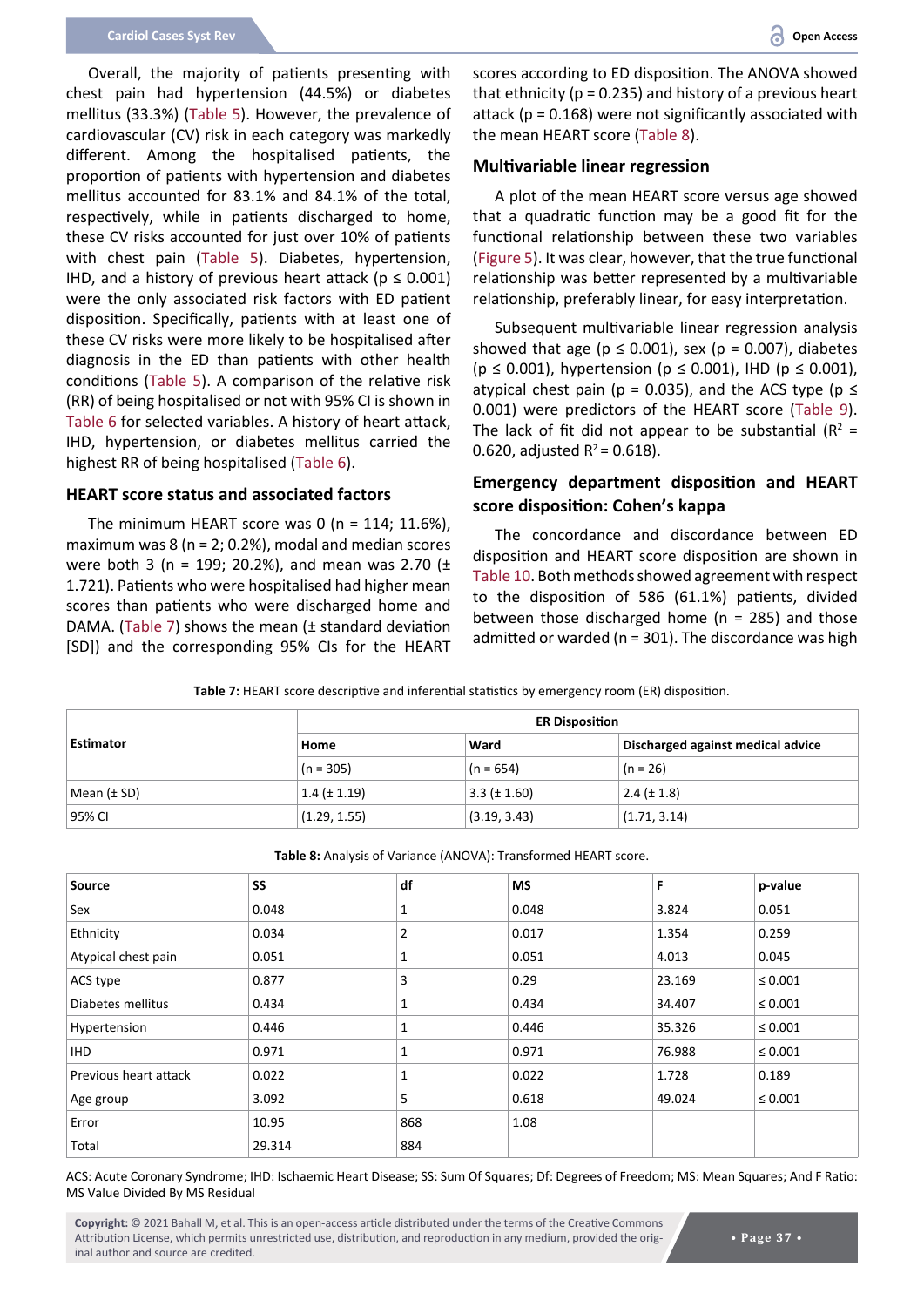#### **Table 9:** Table of regression coefficients.

| Variable            | Coefficient (B) | <b>SE (B)</b> | p-value      |
|---------------------|-----------------|---------------|--------------|
| (Constant)          | $-0.118$        | 0.124         | 0.339        |
| Age                 | 0.037           | 0.003         | $\leq 0.001$ |
| Sex                 | $-0.187$        | 0.069         | 0.007        |
| Diabetes mellitus   | 0.657           | 0.085         | $\leq 0.001$ |
| Hypertension        | 0.543           | 0.086         | $\leq 0.001$ |
| IHD.                | 0.891           | 0.087         | $\leq 0.001$ |
| Atypical chest pain | 0.758           | 0.359         | 0.035        |
| ACS type            | 0.501           | 0.053         | $\leq 0.001$ |

ACS: Acute Coronary Syndrome; IHD: Ischaemic Heart Disease.

#### **Table 10:** Emergency Department (ED) disposition vs. HEART Score disposition.

|                       | <b>Heart score disposition</b> |          |       |  |
|-----------------------|--------------------------------|----------|-------|--|
| <b>ED disposition</b> | Discharged home                | Admitted | Total |  |
| Discharged home       | 285                            | 20       | 305   |  |
| Admitted              | 353                            | 301      | 654   |  |
| Total                 | 638                            | 321      | 959   |  |

#### **Table 11:** Measure of agreement (Cohen's kappa).

|                      |       | Value | <b>Standard Error</b> | Approx. T <sup>b</sup> | p-value      |
|----------------------|-------|-------|-----------------------|------------------------|--------------|
| Measure of agreement | kappa | 0.306 | 0.022                 | 12.062                 | $\leq 0.001$ |
| No. of valid cases   |       | 959   |                       |                        |              |

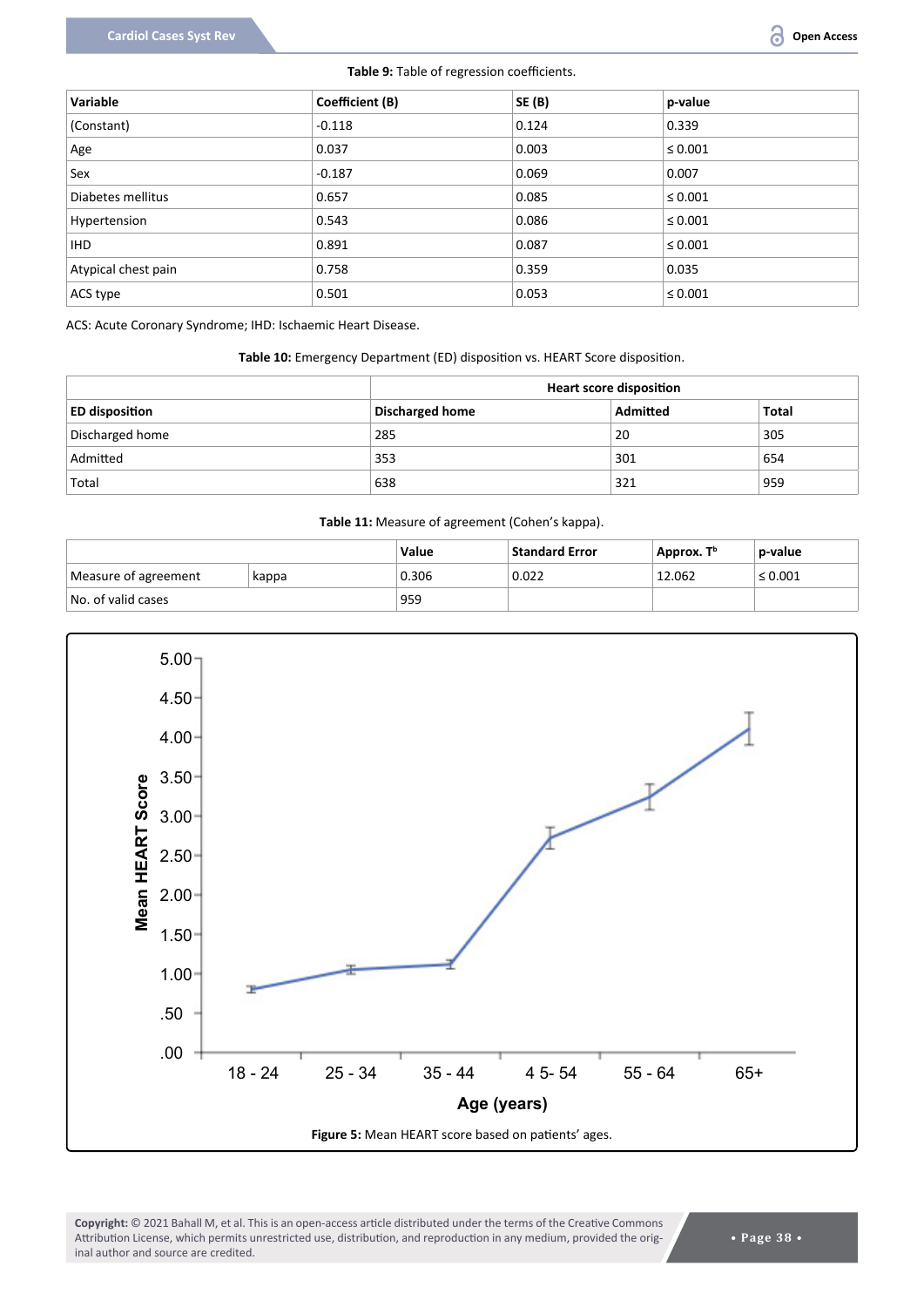regarding the number of patients admitted based on the ED diagnosis but who qualified for discharge home according to the HEART score criteria. A total of 353 (36.8%) of the 959 patients were in this category.

Cohen's kappa was used to measure the reliability using the HEART score method as the gold standard (Table 11). The null hypothesis of no agreement between ED disposition and HEART score disposition was rejected ( $p \le 0.001$ ). However, the kappa measure of agreement (0.306, 95% CI [0.281, 0.349]) was fair at best using the Landis & Koch [\[14](#page-10-0)] interpretation.

Of the 26 patients DAMA, 6 (30.8%) satisfied the HEART score criteria for being admitted.

#### **Discussion**

#### **General (diagnosis, prevalence, and dispatch)**

This study found that the disposition of patients presenting with chest pain based on ED diagnosis erred on the side of caution; thus, the agreement with HEART score disposition was 'fair'. At the study site, patients with chest pain accounted for 8.5% of emergency admissions. This is similar to the findings of the chest pain evaluation registry (CHEPER) study (5.3%) [[2](#page-9-4)], as well as 6% found in England and Wales [\[17\]](#page-10-12) and 5%in the USA [[18](#page-10-13)]. Among the hospitalised patients, suspected ACS accounted for 41.4% of the patients. This is similar to other studies that reported 11% to 39% of coronary artery disease (CAD) patients experienced chest pain [[19\]](#page-10-14), 45% to 50% of ED patients have cardiacrelated chest pain [[20](#page-10-15)], and 50% to 55% of patients experience non-cardiac chest pain [[21](#page-10-16),[22](#page-10-17)].

In terms of ED disposition, our study revealed that 31% of the patients were discharged home and 66.4% were admitted; the rest were DAMA. These results were independent of age, sex, and ethnicity. According to Eichel Berger, et al. over 80% of CAD patients were admitted [[23\]](#page-10-18). Koukkunen, et al. reported 25% (n = 764) of patients were discharged home, 417 or 13% were discharged after observation, and 1702 patients were hospitalised [\[24](#page-10-19)].

In our study, 41.4% of patients presenting with chest pain to the ED were diagnosed with ACS; 81.4% of ACS patients had unstable angina while 12.9% had non-STsegment elevation myocardial infarction (NSTEMI). This is similar to the findings of Belguith, et al. who reported that 49.7% of non-traumatic chest pain cases were due to ACS, and 74.2% of ACS cases comprised unstable angina/NSTEMI [\[25](#page-10-20)].

## **Characteristics of patients: Hospitalised versus discharged**

In our study, the majority (72.9%) of hospitalised patients had 1 to 3 cardiovascular risks, (predominantly

diabetes mellitus, hypertension, previous myocardial infarction, IHD, smoking, and hyper cholesterolaemia). In contrast, the majority of discharged patients had no risk factors. Risk factors were more prevalent in premature ACS patients compared with the general population especially among young women with a family history of CAD [[26\]](#page-10-7). The hospitalised patients were generally older (mean 58.4 [± 14.5] years), distributed equally among males and females, and > 50 years of age (75.8%) compared to those who were discharged. There was no significant difference between the mean age of male and female patients ( $p = 0.607$ ) or among the three ethnic groups ( $p = 0.080$ ). These findings contrast with those of a study conducted in the United States by Trivedi, et al., which revealed that acute myocardial infarction is more likely to be common among young black women [[27](#page-10-8)].

The absence of any CV risk in the majority (51.7%) of discharged patients was similarly observed in a study by Lau, et al. who found that patients discharged from EDs were less likely to have diabetes, hypertension, or prior heart diseases [\[28](#page-10-9)]. Our study also revealed that of the 407 patients clinically assessed as having ACS, 19 (4.7% of ACS cases) were discharged home. These patients may be at low risk for future heart events, with doctors willing to discharge such patients.

#### **HEART score**

In our study, the mean HEART score of the hospitalised patients was  $3.3 \pm 1.60$  compared to that of patients discharged home  $(1.4 \pm 1.19)$ . A comparison of potential disposition based on the HEART score and current practices revealed a high percentage of concordance with 91% agreement on the decision to admit patients. However, there was only 43.4% agreement on who should be discharged home. Based on the HEART score, more patients would be eligible for discharge home. Out of the 654 actual admissions, the expected number of admissions based on the HEART score should have been 329 patient admissions. Similar findings were reported where more than twice the number of patients were hospitalised than there would have been, had the admissions been based on the HEART scores [[15](#page-10-1),[29](#page-9-3)]. The relatively low mean HEART score of the hospitalised patients and the discordant pairs could be attributed to the habit of erring on the side of caution in medical diagnosis. However, low-risk patients can usually be managed at chest pain units using serial ECGs and cardiac injury markers [\[30](#page-10-10)]. Furthermore, low-risk patients can be sent home within 24 hours and can undergo tests for ischaemia at a later date or have tests for myocardial ischaemia done on the same day [\[31](#page-10-11)]. A high admission rate may be due to other reasons for admission, ignorance, fear of litigation, or unclear guidelines for admission and discharge. The utilisation of the HEART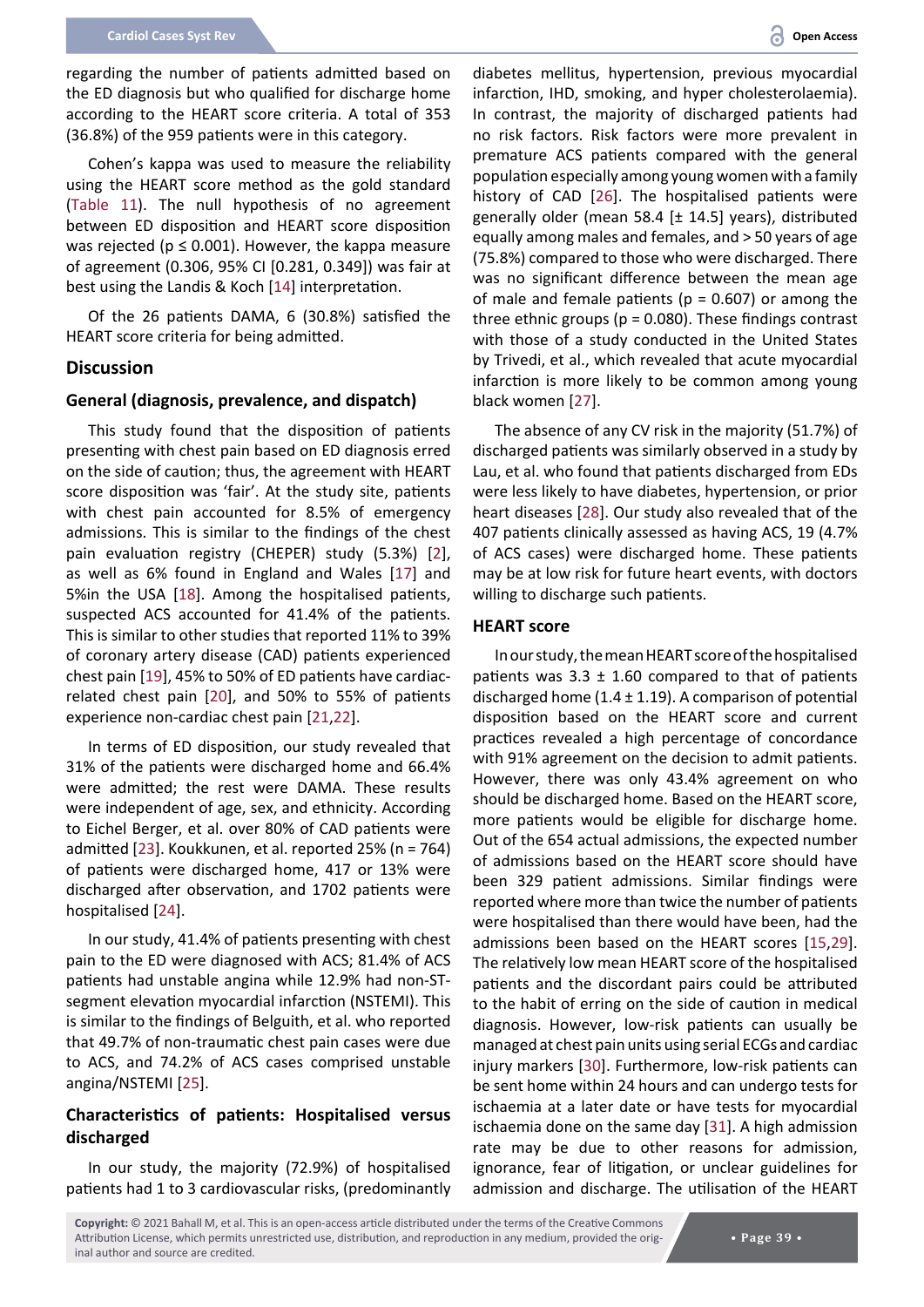score may decrease unnecessary admissions and avoid needless discharge. A study by Smulowitz, et al., when implementing the HEART score, led to a small (8.4%) but significant decrease in admissions [\[32\]](#page-10-21). Kuhlman, in his analysis of the HEART score, emphasised its use coupled with a supportive outpatient infrastructure to facilitate the safe disposition of undifferentiated chest pain presenting to the ED [\[33\]](#page-10-22). The HEART score, with its five parameters based on ED patients with chest pain, is preferred because of its appropriateness in this setting, ease of use [[34\]](#page-10-23), "ready availability of the variables under consideration, and focus on shortterm outcomes" [[11](#page-10-2)]. The HEART score also provides reassurance that for low-risk patients, early discharge is safe [\[35\]](#page-10-24). It is also "designed to be faster, simpler, and more intuitive" than the other ACS risk-scoring systems such as the TIMI or GRACE [[36](#page-10-25)], a modified HEART score that has also been used in clinical settings [\[37](#page-10-26)].

#### **Limitations**

This was a single-centre study with data collected over a short period. This selection bias makes the result not generalizable. The retrieval of patient records on days following public holidays was challenging; consequently, not all records could be retrieved. Presentation of chest pain, though the most common presentation of IHD, does not include all patients with IHD or ACS because many cases of myocardial ischaemia present differently. As reported by Coven, patients can present with no pain, episodic shortness of breath, severe weakness, light-headedness, diaphoresis, or nausea and vomiting [\[38](#page-10-27)]. In a busy hospital and the absence of a working chest pain protocol, pertinent information may be missing. The HEART score is subject to variations in the physicians' perception of significant history/physician experience. Finally, there was no follow-up of patient outcomes.

## **Conclusion/Recommendations**

In this study, we found that disposition practices practiced by physicians compared to the HEART score erred on the side of caution by admitting more patients. Countries with limited resources should take advantage of the HEART score to improve patient disposition from the ED. The HEART score identifies a substantial number of low-risk patients. For low-risk patients, the CV risk must be weighed against the inconvenience of tests/hospitalisation and the additional substantial expenditure, which is particularly challenging in resource-limited countries. In addition, patients warranting urgent surgical intervention can be identified and managed appropriately. HEART score screening, owing to its objectivity, should be encouraged in the ED, coupled with proper training and appropriate diagnostic tools. Future research is required to evaluate patients'

disposition particularly those discharged home.

## **Declarations**

## **Ethics approval and consent to participate**

This study was granted ethics approval by the Ethics Committee of the South-West Regional Health Authority and the University of the West Indies. Informed consent was waived.

## **Consent for publication**

Not applicable.

#### **Availability of data and material**

The data that support the findings of this study are available from the corresponding author on request.

#### **Competing interests**

The authors declare that they have no competing interests.

#### **Funding**

Not applicable.

#### **Acknowledgements**

We would like to thank the pre-medical students who assisted in data collection.

#### **References**

- <span id="page-9-3"></span>1. [Zalenski RJ, Rydman RJ, McCarren M, et al. \(1997\) Feasibility of](https://pubmed.ncbi.nlm.nih.gov/8998088/)  [a rapid diagnostic protocol for an emergency department chest](https://pubmed.ncbi.nlm.nih.gov/8998088/)  [pain unit. Ann Emerg Med 29: 99-108.](https://pubmed.ncbi.nlm.nih.gov/8998088/)
- <span id="page-9-4"></span>2. [Graff LG, Dallara J, Ross MA, et al. \(1997\) Impact on the care of](https://pubmed.ncbi.nlm.nih.gov/9294982/)  [the emergency department chest pain patient from the chest](https://pubmed.ncbi.nlm.nih.gov/9294982/)  [pain evaluation registry \(CHEPER\) study. Am J Cardiol 80: 563-](https://pubmed.ncbi.nlm.nih.gov/9294982/) [568.](https://pubmed.ncbi.nlm.nih.gov/9294982/)
- <span id="page-9-5"></span>3. [Kontos MC, Diercks DB, Kirk JD \(2010\) Emergency department](https://www.ncbi.nlm.nih.gov/pmc/articles/PMC2843115/)  [and office-based evaluation of patients with chest pain. Mayo](https://www.ncbi.nlm.nih.gov/pmc/articles/PMC2843115/)  [Clin Proc 85: 284-299.](https://www.ncbi.nlm.nih.gov/pmc/articles/PMC2843115/)
- <span id="page-9-0"></span>4. [Hamm CW, Goldmann BU, Heeschen C, et al. \(1997\) Emergency](https://pubmed.ncbi.nlm.nih.gov/9385123/)  [room triage of patients with acute chest pain by means of rapid](https://pubmed.ncbi.nlm.nih.gov/9385123/)  [testing for cardiac troponin T or troponin I. N Engl J Med 337:](https://pubmed.ncbi.nlm.nih.gov/9385123/)  [1648-1653.](https://pubmed.ncbi.nlm.nih.gov/9385123/)
- <span id="page-9-1"></span>5. [Beck AJ, Hagemeijer A, Tortolani B, et al. \(2015\) Comparing an](https://pubmed.ncbi.nlm.nih.gov/26587091/)  [unstructured risk stratification to published guidelines in acute](https://pubmed.ncbi.nlm.nih.gov/26587091/)  [coronary syndromes. West J Emerg Med 16: 683-689.](https://pubmed.ncbi.nlm.nih.gov/26587091/)
- <span id="page-9-2"></span>6. [Groarke J, O'Brien J, Go G, et al. \(2013\) Cost burden of non](https://pubmed.ncbi.nlm.nih.gov/22552895/)[specific chest pain admissions. Ir J Med Sci 182: 57-61.](https://pubmed.ncbi.nlm.nih.gov/22552895/)
- <span id="page-9-6"></span>7. [McDevitt-Petrovic O, Kirby K, Shevlin M \(2017\) The prevalence](https://pubmed.ncbi.nlm.nih.gov/28793910/)  [of non-cardiac chest pain \(NCCP\) using emergency department](https://pubmed.ncbi.nlm.nih.gov/28793910/)  [\(ED\) data: a Northern Ireland based study. BMC Health Serv Res](https://pubmed.ncbi.nlm.nih.gov/28793910/)  [17: 549.](https://pubmed.ncbi.nlm.nih.gov/28793910/)
- <span id="page-9-7"></span>8. [Polsky D, Doshi JA, Marcus S, et al. \(2005\) Long-term risk for](https://pubmed.ncbi.nlm.nih.gov/15956005/)  [depressive symptoms after a medical diagnosis. Arch Intern Med](https://pubmed.ncbi.nlm.nih.gov/15956005/)  [165: 1260-1266.](https://pubmed.ncbi.nlm.nih.gov/15956005/)
- <span id="page-9-8"></span>9. [Pope JH, Aufderheide TP, Ruthazer R, et al. \(2000\) Missed](https://pubmed.ncbi.nlm.nih.gov/10770981/)  [diagnoses of acute cardiac ischemia in the emergency](https://pubmed.ncbi.nlm.nih.gov/10770981/)  [department. N Engl J Med 342: 1163-1170.](https://pubmed.ncbi.nlm.nih.gov/10770981/)